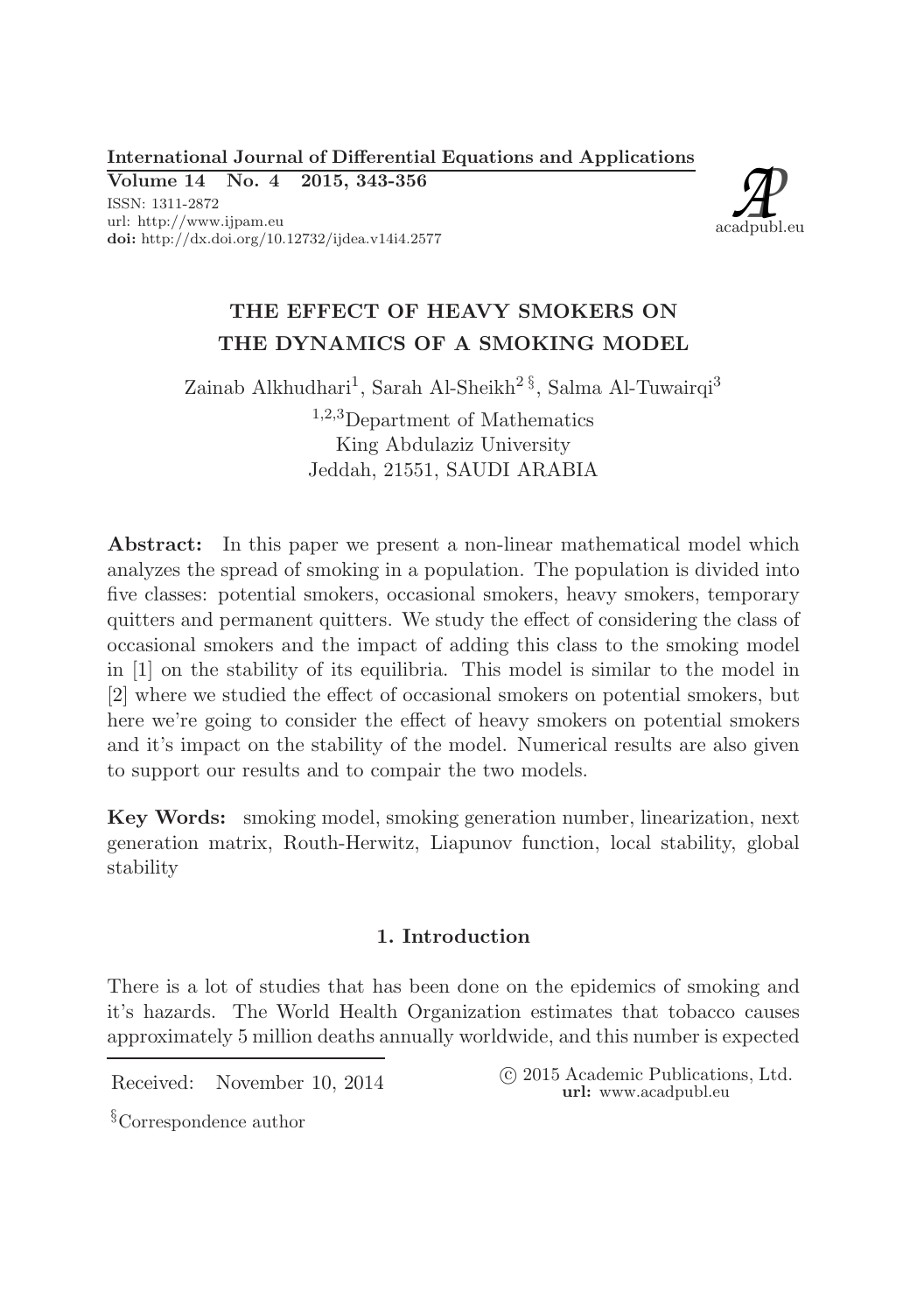to double by 2025. The reason for that high number is that Tobacco use is a major cause of many of the world's top killer diseases including cardiovascular disease, chronic lung disease and lung cancer. Smoking is often the hidden cause of many killing diseases. In Saudi Arabia, the prevalence of current smoking ranges from  $2.4{\text -}52.3\%$  (median = 17.5%) depending on the age group. The results of a Saudi modern study predicted an increase of smokers number in the country to 10 million smokers by 2020. The current number of smokers in Saudi Arabia is approximately 6 million, and they spend around 21 billion Saudi Riyal on smoking annually. Clearly smoking is a prevalent problem among Saudis that requires intervention for eradication. Persistent education of the health hazards related to smoking is recommended particularly at early ages in order to prevent initiation of smoking [4, 18]. Tobacco use is considered a disease that can spread through social contact in a way very similar to the spread of infectious diseases.

Like many infectious diseases, mathematical models can be used to understand the spread of smoking and to predict the impact of smokers on the community in order to help reducing the number of smokers. Castillo-Garsow et al [8] presented a general epidemiological model to describe the dynamics of Tobacco use and they considered the effect of peer presure, relapse, counselling and treetment. In their model the population was devided into non-smokers, smokers and smokers who quit smoking. Later, this mathematical model was refined by Sharomi and Gumel [15], they introduced a new class  $Q_t$  of smokers who temporarily quit smoking. They concluded that the smoking-free equilibrium is globally-asymptotically stable whenever a certain threshold, known as the smokers-generation number, is less than unity, and unstable if this threshold is greater than unity. The public health implication of this result is that the number of smokers in the community will be effectively controlled (or eliminated) at equilibrium point if the threshold is made to be less than unity. Such a control is not feasible if the threshold exceeds unity. Later, Lahrouz et al [12] proved the global stability of the unique smoking-present equilibrium state of the mathematical model developed by Sharomi and Gumel. Zaman [19] derived and analyzed a smoking model taking into account the occasional smokers compartment, and later [20] he extended the model to consider the possibility of quitters becoming smokers again. Erturk et al [9] introduced fractional derivatives into the model and studied it numerically. Zeb et al [21] presented a new giving up smoking model based on the model in [19] for which the interaction term is the square root of potential and occasional smokers. Van Voorn and Kooi [17] presented a three compartment smoking model which was studied using brute force simulations for the short term dynamics and bifurcation anal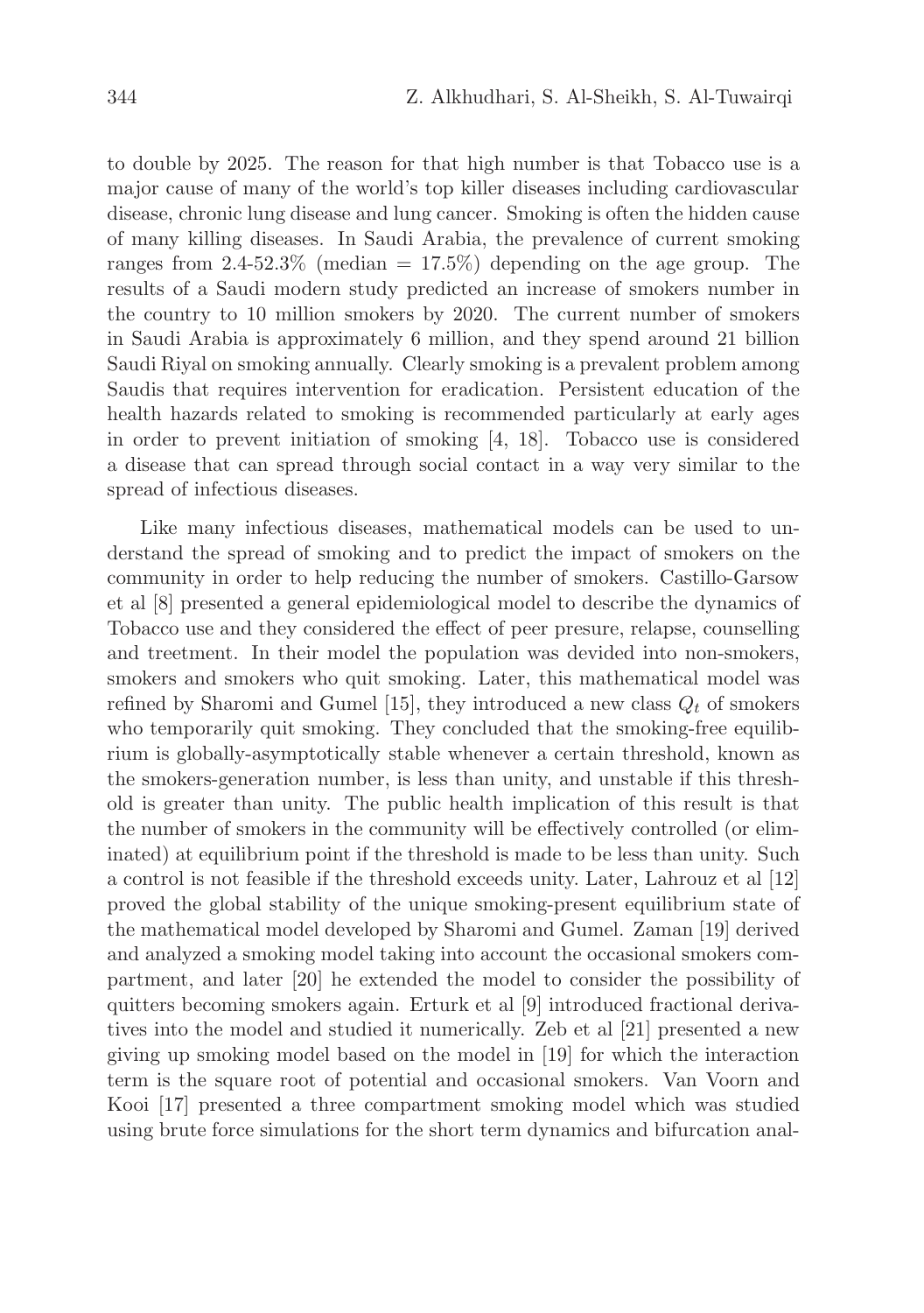ysis for the long-term dynamics. In 2013 [1], we adopted the model developed and studied in [12, 15] and considered the effect of peer pressure on temporarily quitters. By this we mean the effect of smokers on temporarily quitters which is considered one of the main causes of their relapse. In 2014 [2], we introduced a new model by dividing the smokers into two subclasses: occasional smokers and heavy smokers, and the impact of these two subclasses on the existence and stability of equilibrium points. In that paper we studied the effect of occasional smokers on potential smokers.

In this paper, we study a model similar to that in [2], but we consider the effect of heavy smokers instead of occasional smokers. The aim of this work, is to analyze the model by using stability theory of non-linear differential equations and supporting the results with numerical simulation and to compair the two models. The paper is organized as follows: In section 2, we explain the formulation of the model. In section 3, The equilibria of the model are found. The stability of the equilibria is investigated in section 4. In section 5, we present numerical simulations to support our results. Finally, we end the paper with a conclusion and a compairsion between this model and the model in  $|2|$ .

#### 2. The Mathematical Model

The only difference between this model and the one in [2] is that the potential smokers here start to smoke under the influence of smokers ( not occasional smokers as before)

Let the total population size at time t be denoted by  $N(t)$ . We divide the population  $N(t)$  into five subclasses, potential smokers (non-smoker)  $P(t)$ , occasional (Light) smokers  $L(t)$ , heavy smokers  $S(t)$ , smokers who temporary quit smoking  $Q_t(t)$  and smokers who permanently quit smoking  $Q_p(t)$  such that  $N(t) = P(t) + L(t) + S(t) + Q_t(t) + Q_p(t)$ . Consider the following mathematical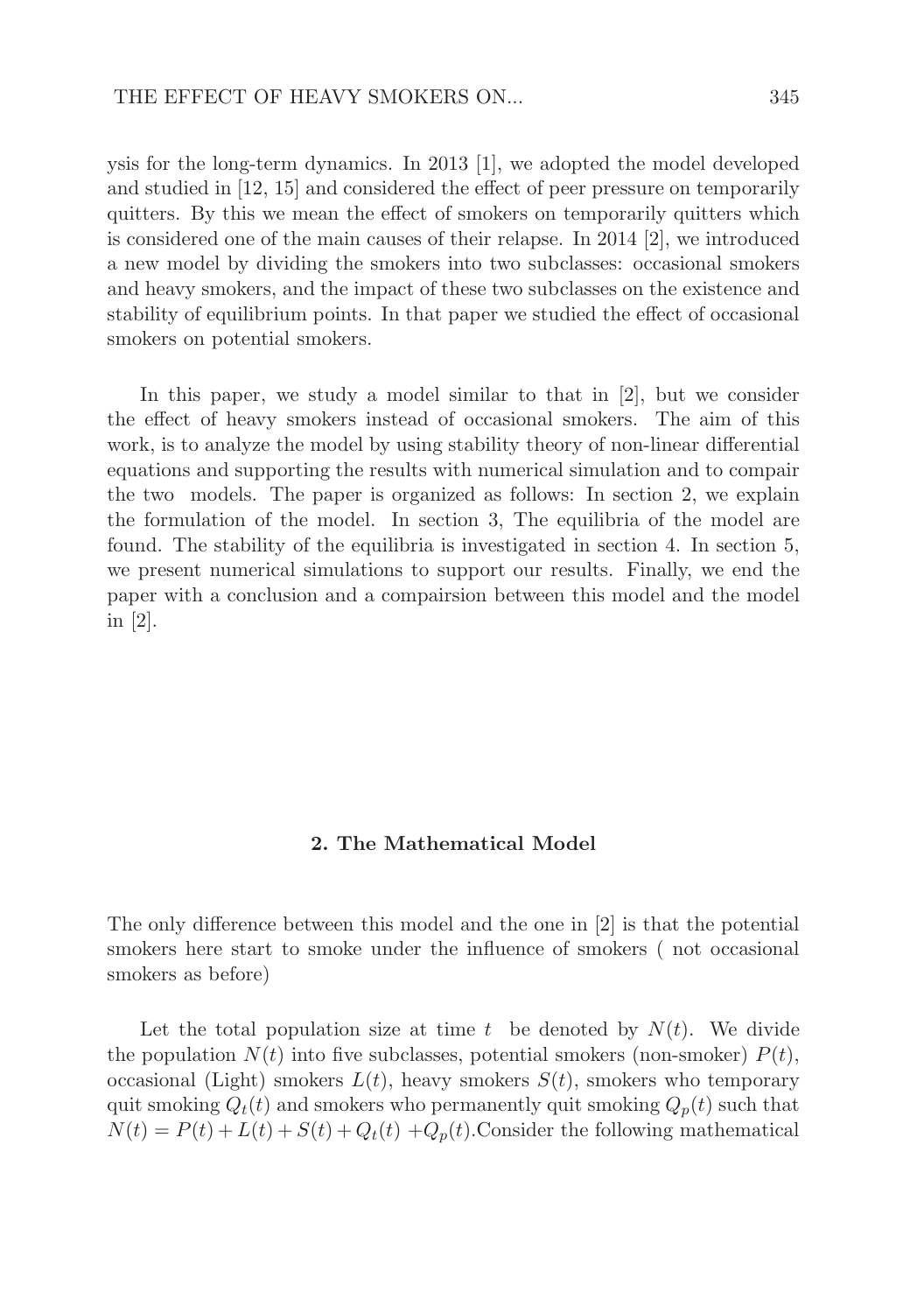model:

$$
\frac{dP}{dt} = \mu - \mu - \beta_1 P,
$$
\n
$$
\frac{dL}{dt} = -\mu L + \beta_1 PS - \beta_2 LS,
$$
\n
$$
\frac{dS}{dt} = -(\mu + \gamma)S + \beta_2 LS + \alpha Q_t,
$$
\n
$$
\frac{dQ_t}{dt} = -(\mu + \alpha)Q_t + \gamma(1 - \sigma)S,
$$
\n
$$
\frac{dQ_p}{dt} = -\mu Q_p + \sigma \gamma S,
$$
\n(1)

where  $\mu$ ,  $\beta_1$ ,  $\beta_2$ ,  $\gamma$ ,  $\alpha$  and  $\sigma$  are positive constants defined as:  $\beta_1$  is the contact rate between potential smokers and occasional smokers,  $\beta_2$  is the contact rate between occasional smokers and smokers,  $\mu$  is the rate of natural death,  $\alpha$  is the rate at which temporary quitters who revert back to smoking,  $\gamma$  is the rate of quitting smoking,  $(1 - \sigma)$  is the fraction of smokers who temporarily quit smoking (at a rate  $\gamma$ ),  $\sigma$  is the remaining fraction of smokers who permanently quit smoking (at a rate  $\gamma$ ).

We assume that the class of potential smokers is increased by the recruitment of individuals at a rate  $\mu$ . In system (1), the total population is supposed constant and  $P(t)$ ,  $L(t)$ ,  $S(t)$ ,  $Q_t(t)$ ,  $Q_p(t)$  are respectively the proportions of potential smokers, smokers, temporarily quitters and permanent quitters at time t. Then

$$
P(t) + L(t) + S(t) + Q_t(t) + Q_p(t) = 1.
$$

Since the variable  $Q_p$  of system (1) does not appear in the first four equations, we will only consider the subsystem:

$$
\frac{dP}{dt} = \mu - \mu - \beta_1 PS,
$$
\n
$$
\frac{dL}{dt} = -\mu L + \beta_1 PS - \beta_2 LS,
$$
\n
$$
\frac{dS}{dt} = -(\mu + \gamma)S + \beta_2 LS + \alpha Q_t,
$$
\n
$$
\frac{dQ_t}{dt} = -(\mu + \alpha)Q_t + \gamma(1 - \sigma)S.
$$
\n(2)

The considered region for system (2) is:

$$
\Gamma = \{ (P, L, S, Q_t) : P + L + S + Q_t \le 1, P > 0, L \ge 0, S \ge 0, Q_t \ge 0 \}
$$

As before,  $\Gamma$  is positively invariant.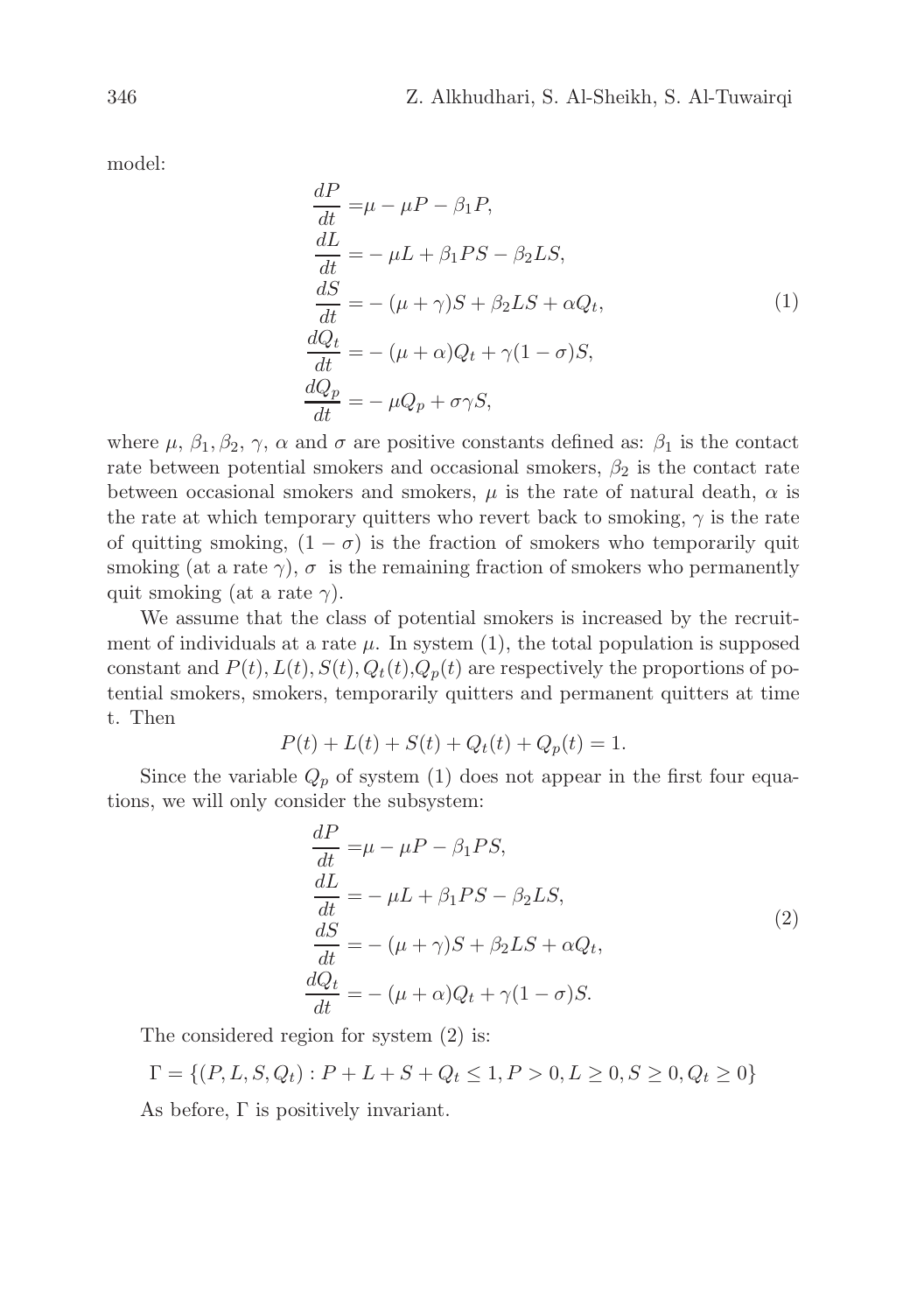#### 3. Equilibria of the Model

The model also has the smoking-free equilibrium  $E_0 = (1, 0, 0, 0)$ , and the smoking-present equilibrium  $E^*$ .

To find  $E^*$  we set the right-hand sides of the eqs.(2) to zero, we get:

$$
P^* = \frac{\mu}{\mu + \beta_1 S^*},
$$
  
\n
$$
L^* = \frac{\alpha \sigma \gamma + \mu(\mu + \alpha) + \gamma \mu}{\beta_2 (\mu + \alpha)},
$$
  
\n
$$
Q_t^* = \frac{\gamma (1 - \sigma) S^*}{\mu + \alpha}.
$$

We also have the following equation

$$
-\mu L^* + \beta_1 P^* S^* - \beta_2 S^* L^* = 0.
$$
\n(3)

Substituting for  $P^*$  and  $L^*$  and multiplying by  $\mu + \beta_1 S^*$  in (3) we receive

$$
-\beta_1 \left( \frac{\alpha \sigma \gamma + \mu(\mu + \alpha) + \gamma \mu}{(\mu + \alpha)} \right) S^{*^2}
$$
  
 
$$
-\left( \frac{\mu(\alpha \sigma \gamma + \mu(\mu + \alpha) + \gamma \mu)}{\mu + \alpha} + \frac{\beta_1 \mu(\alpha \sigma \gamma + \mu(\mu + \alpha) + \gamma \mu)}{\beta_2(\mu + \alpha)} - \beta_1 \mu \right) S^*
$$
  
 
$$
-\mu^2 \left( \frac{\alpha \sigma \gamma + \mu(\mu + \alpha) + \gamma \mu}{\beta_2(\mu + \alpha)} \right) = 0.
$$

So, we have the following  $2^{nd}$  order equation in  $S^*$ 

$$
S^{*^2} + \frac{\mu\beta_2(\mu + \alpha)(\mu - \beta_1) + \mu(\alpha\sigma\gamma + \gamma\mu) + \mu\beta_1(\alpha\sigma\gamma + \mu(\mu + \alpha) + \gamma\mu)}{\beta_1\beta_2(\alpha\sigma\gamma + \mu(\mu + \alpha) + \gamma\mu)}S^* + \frac{\mu^2}{\beta_1\beta_2} = 0.
$$
 (4)

Eq.(4) has solutions of the form:

$$
S_{1,2}^* = \frac{1}{2}(-A_1 \pm \sqrt{A_1^2 - 4A_2}),
$$

where  $A_1$  and  $A_2$  respectively are:

$$
A_1 = \frac{\mu \beta_2 (\mu + \alpha)(\mu - \beta_1) + \mu \beta_2 (\alpha \sigma \gamma + \gamma \mu) + \mu \beta_1 (\alpha \sigma \gamma + \mu (\mu + \alpha) + \gamma \mu)}{\beta_1 \beta_2 (\alpha \sigma \gamma + \mu (\mu + \alpha) + \gamma \mu)},
$$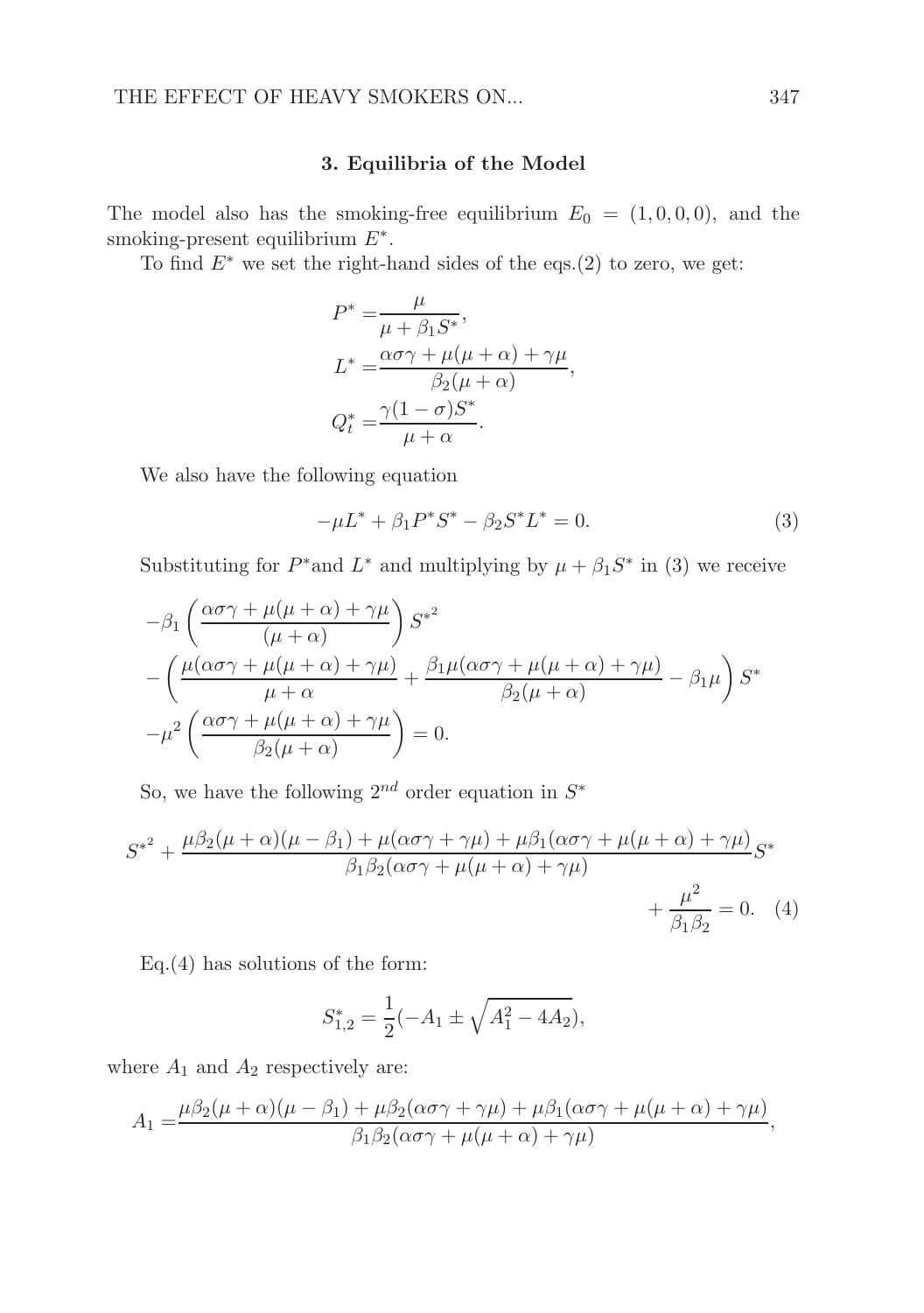$$
A_2 = \frac{\mu^2}{\beta_1 \beta_2}.
$$

If  $\mu \geq \beta_1$ , then  $A_1 > 0$ . So we have no postive solution. We can re-write  $A_1$  as:

$$
A_1 = \frac{\mu(\beta_1 + \beta_2)}{\beta_1 \beta_2} \left[ 1 - \frac{\beta_1 \beta_2 (\mu + \alpha)}{(\beta_1 + \beta_2)(\alpha \sigma \gamma + \mu(\mu + \alpha) + \gamma \mu)} \right].
$$

Therefore

$$
A_{1}^{2} - 4A_{2} = \frac{\mu^{2}(\beta_{1} + \beta_{2})^{2}}{\beta_{1}^{2}\beta_{2}^{2}} \left[ 1 - \frac{\beta_{1}\beta_{2}(\mu + \alpha)}{(\beta_{1} + \beta_{2})(\alpha\sigma\gamma + \mu(\mu + \alpha) + \gamma\mu)} \right]^{2} - \frac{4\mu^{2}}{\beta_{1}\beta_{2}}
$$
  
\n
$$
= \frac{\mu^{2}(\beta_{1} + \beta_{2})^{2}}{\beta_{1}^{2}\beta_{2}^{2}} - \frac{2\mu^{2}(\beta_{1} + \beta_{2})(\mu + \alpha)}{\beta_{1}\beta_{2}(\alpha\sigma\gamma + \mu(\mu + \alpha) + \gamma\mu)} + \frac{\mu^{2}(\mu + \alpha)^{2}}{(\alpha\sigma\gamma + \mu(\mu + \alpha) + \gamma\mu)^{2}} - \frac{4\mu^{2}}{\beta_{1}\beta_{2}}
$$
  
\n
$$
= \frac{\mu^{2}(\beta_{1} - \beta_{2})^{2}}{\beta_{1}^{2}\beta_{2}^{2}} - \frac{2\mu^{2}(\beta_{1} + \beta_{2})(\mu + \alpha)}{\beta_{1}\beta_{2}(\alpha\sigma\gamma + \mu(\mu + \alpha) + \gamma\mu)} + \frac{2\mu^{3}\alpha}{(\alpha\sigma\gamma + \mu(\mu + \alpha) + \gamma\mu)^{2}} + \frac{2\mu^{4}}{(\alpha\sigma\gamma + \mu(\mu + \alpha) + \gamma\mu)^{2}} - \frac{\mu^{4}}{(\alpha\sigma\gamma + \mu(\mu + \alpha) + \gamma\mu)^{2}} + \frac{\mu^{2}\alpha^{2}}{(\alpha\sigma\gamma + \mu(\mu + \alpha) + \gamma\mu)^{2}} + \frac{\mu^{2}\alpha^{2}}{(\beta_{1} - \beta_{2})^{2}} + \frac{2\mu^{2}(\mu + \alpha)(\beta_{1} + \beta_{2})}{\beta_{1}^{2}\beta_{2}^{2}} - \frac{2\mu^{2}(\mu + \alpha)(\beta_{1} + \beta_{2})}{\beta_{1}\beta_{2}(\alpha\sigma\gamma + \mu(\mu + \alpha) + \gamma\mu)} + (\frac{\beta_{1}\beta_{2}\mu}{(\beta_{1} + \beta_{2})(\alpha\sigma\gamma + \mu(\mu + \alpha) + \gamma\mu)} - 1) + \frac{\mu^{2}}{(\alpha\sigma\gamma + \mu(\mu + \alpha) + \gamma\mu)^{2}}(\alpha^{2
$$

Let

$$
R_2 = \frac{\beta_1 \beta_2 \mu}{(\beta_1 + \beta_2)(\alpha \sigma \gamma + \mu(\mu + \alpha) + \gamma \mu)}.
$$

If  $R_2 \geq 1$  and  $\alpha \geq \mu$ , then  $A_1 < 0$  and  $A_1^2 - 4A_2 > 0$ . Hence we have two postive solutions  $S_{1,2}^*$ .

We can summurize the results above in the following theorem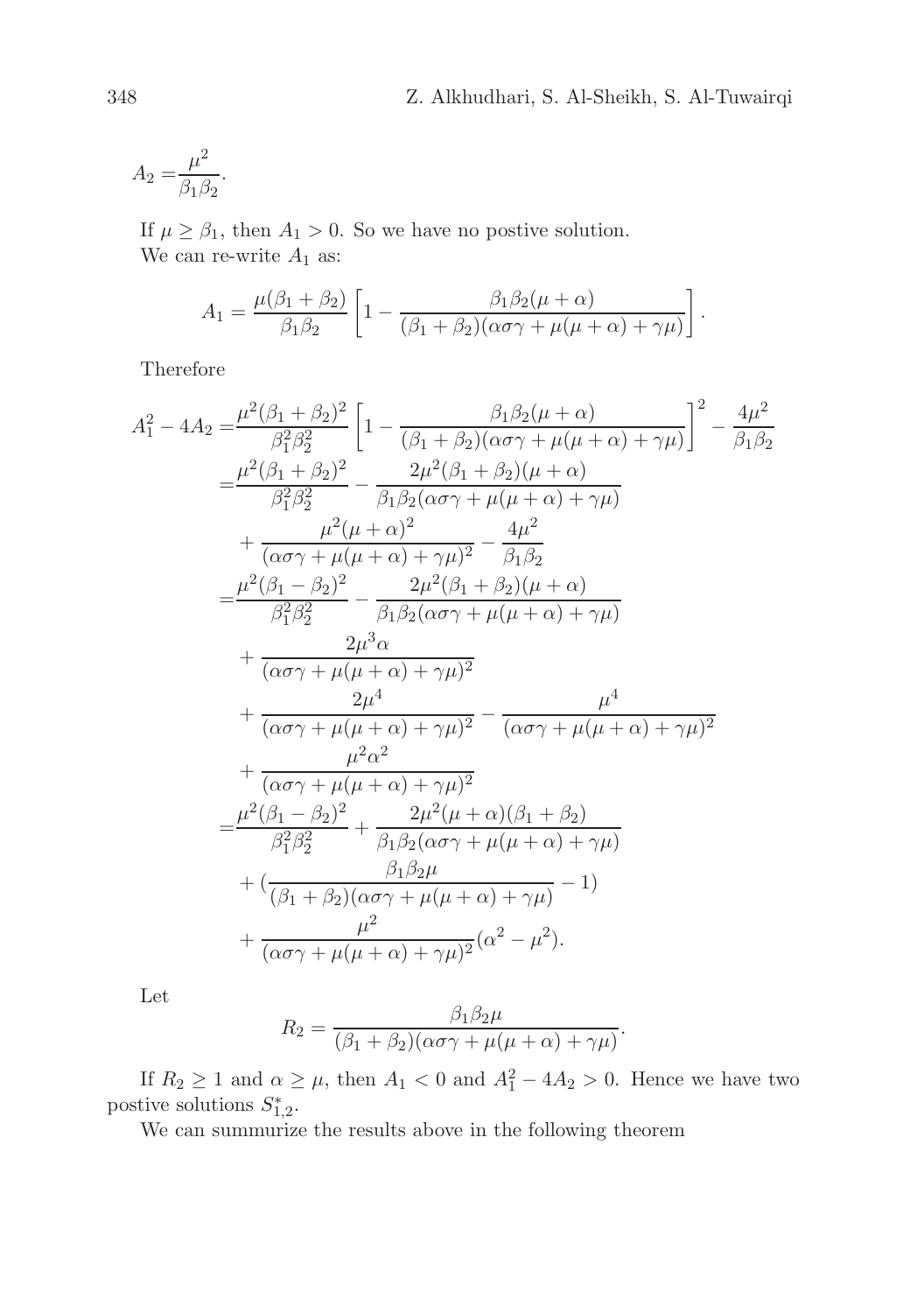**Theorem 1.** *System (2) always has the smoking-free equilibrium point*  $E_0 =$ (1, 0, 0, 0)*. As for the existence of a smoking-present equilibrium point, we have two cases:*

*(i) If*  $\mu \geq \beta_1$ *, we have no positive equilibrium point.* 

(*ii*) If  $R_2 \geq 1$  and  $\alpha \geq \mu$ , we have two positive equilibrium point  $E_{1,2}^*$ .

## 4. Stability of Equilibria

#### 4.1. Local Stability

First, we investigate the local stability of  $E_0$  which can be stated in the following theorem:

**Theorem 2.** (Local stability of  $E_0$ ) *The smoking-free equilibrium point*  $E_0$  *of system (4) is always locally asymptotically stable.*

*Proof.* The Jacobian matrix at the equilibrium  $E_0 = (1, 0, 0, 0)$  gives:

$$
J(E_0) = \begin{bmatrix} -\mu & 0 & -\beta_1 & 0 \\ 0 & -\mu & \beta_1 & 0 \\ 0 & 0 & -(\mu + \gamma) & \alpha \\ 0 & 0 & \gamma(1 - \sigma) & -(\mu + \alpha) \end{bmatrix}
$$

.

The eigenvalues are given by  $\lambda_1, \lambda_2 = -\mu < 0$ , and  $\lambda_3, \lambda_4$  satisfy the equation

$$
\lambda^2 + a_1 \lambda + a_2 = 0,
$$

where

$$
a_1 = 2\mu + \alpha + \gamma > 0,
$$
  
\n
$$
a_2 = \alpha\gamma\sigma + \mu(\mu + \alpha) + \gamma\mu > 0.
$$

Hence, by the Routh–Hurwitz criterion, all eigenvalues have negative real parts and hence  $E_0$  is always locally asymptotically stable. □

### 4.2. Global Stability

We can investigate the global stability of  $E_0$  by using Liapunov function

$$
V = L + S + Q_t,
$$

to derive the following theorem: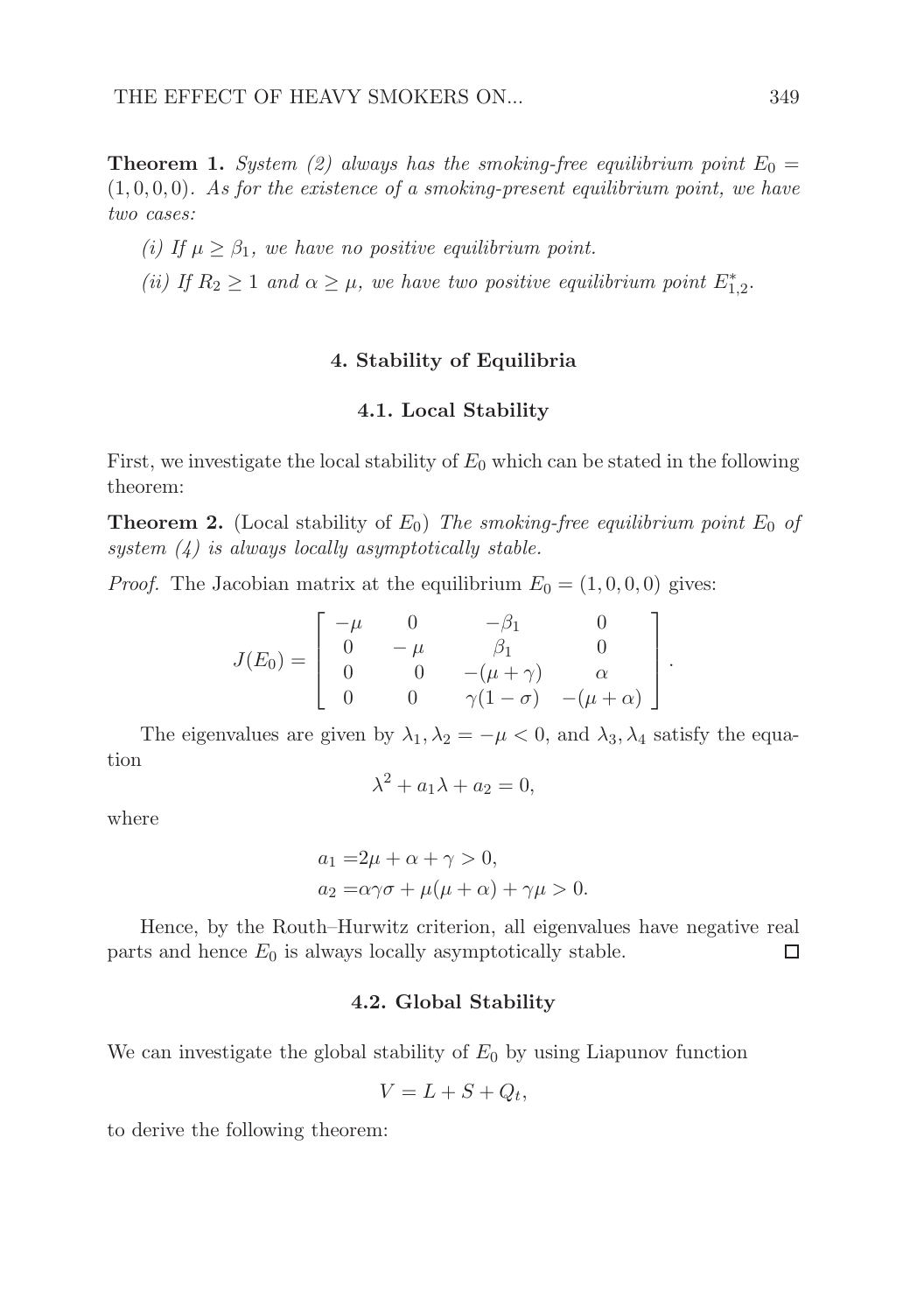**Theorem 3.** (Global stability of  $E_0$ ) *If*  $\beta_1 \leq \mu$ *, then*  $E_0$  *is globally asymptotically stable in* Γ*.*

The proof is similar to the proof of Theorem 5 in [2].

For the stability of the positive equilibria  $E_1^*$  we will only use numerical simulations to get the results.

#### 5. Numerical Simulations

In this section, we illustrate some numerical solutions of system (2) for different values of the parameters, and show that these solutions are in agreement with the qualitative behavior of the solutions.

We use the following parameters:  $\beta_1 = 0.23$ ,  $\beta_2 = 0.3$ ,  $\mu = 0.04$ ,  $\gamma = 0.2$ ,  $\alpha = 0.25$  and  $\sigma = 0.4$ , and we choose different initial values such that

$$
P + L + S + Q_t + Q_p = 1,
$$

as follows:

$$
1 - P(0) = 0.60301, L(0) = 0.24000, S(0) = 0.10628,
$$
  
\n
$$
Q_t(0) = 0.03260, Q_p(0) = 0.01811,
$$
  
\n
$$
2 - P(0) = 0.55000, L(0) = 0.20000, S(0) = 0.17272,
$$
  
\n
$$
Q_t(0) = 0.06700, Q_p(0) = 0.01028,
$$
  
\n
$$
3 - P(0) = 0.50000, L(0) = 0.15000, S(0) = 0.26200,
$$
  
\n
$$
Q_t(0) = 0.08066, Q_p(0) = 0.00734,
$$
  
\n
$$
4 - P(0) = 0.45900, L(0) = 0.10000, S(0) = 0.21900,
$$
  
\n
$$
Q_t(0) = 0.21800, Q_p(0) = 0.00400.
$$

In Figure 1, we use the same initial values and the parameters as presented above. Figure 1(a) shows that the number of potential smokers increases and approaches the total population 1. Figure 1(b), (c) and (d) show that the number of the occasional smokers, the smokers and the temporary quitters decreases and approaches *zero*. In Figure 1(e), the number of permanent quitters increases at first, after that it decreases and approaches zero. We see from these figures that for any initial value, the solution curves tend to the equilibrium  $E_0$ . Hence, system (2) is locally asymptotically stable about  $E_0$  for the above set of parameters.

In Figure 2, we will prove the local stability of  $E_1^*$  by using  $\beta_1 = 0.7$ ,  $\beta_2 = 0.55, \mu = 0.04, \gamma = 0.1, \alpha = 0.06 \text{ and } \sigma = 0.4 \text{ for } R_2 = 1.0267 >$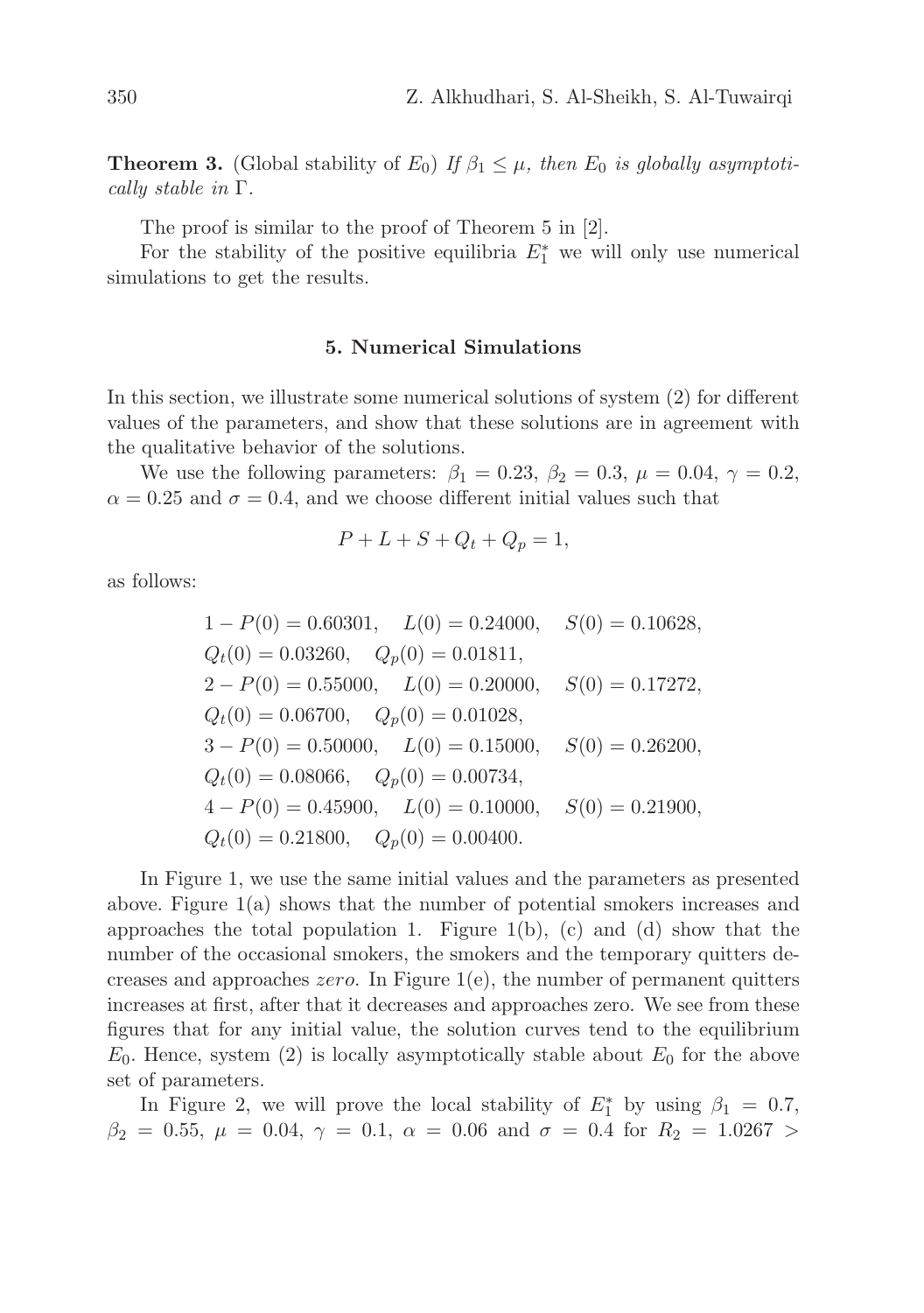

Figure 1: Time plots of system (2) with different initial conditions for any parameters

. (a) Potential smokers; (b) Occasional smokers; (c) Smokers; (d) Temporary quitters; (e) Permanent quitters.

1and  $\alpha \geq \mu$  and the same initial values as above. We see from these figures that for any initial value, the solution curves tend to the equilibrium  $E_1^* = (0.19912, 0.18909, 0.23723, 0.14234, 0.23723), \text{ when } R_2 \geq 1 \text{ and } \alpha \geq \mu.$ Hence, system (2) is locally asymptotically stable about  $E_1^*$  for the above set of parameters.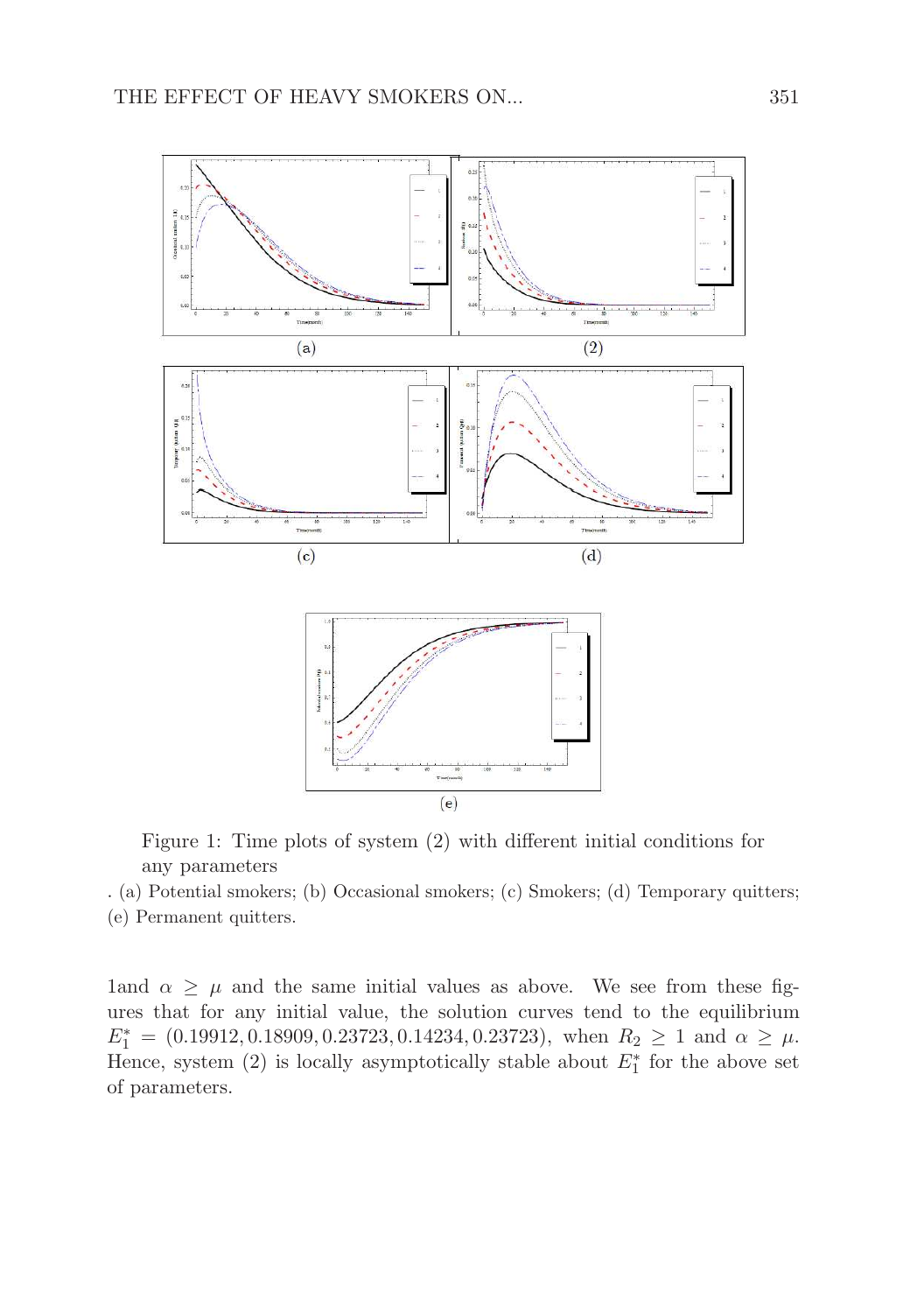

Figure 2: Time plots of system (2) with different initial conditions for any parameters

. (a) Potential smokers; (b) Occasional smokers; (c) Smokers; (d) Temporary quitters; (e) Permanent quitters.

## 6. Discussion and Conclusions

In this paper, we presented a non-linear model which describes the overall smoking population dynamics when the population is assumed to remain constant and when the smokers are divided into two subclasses: occasional smokers and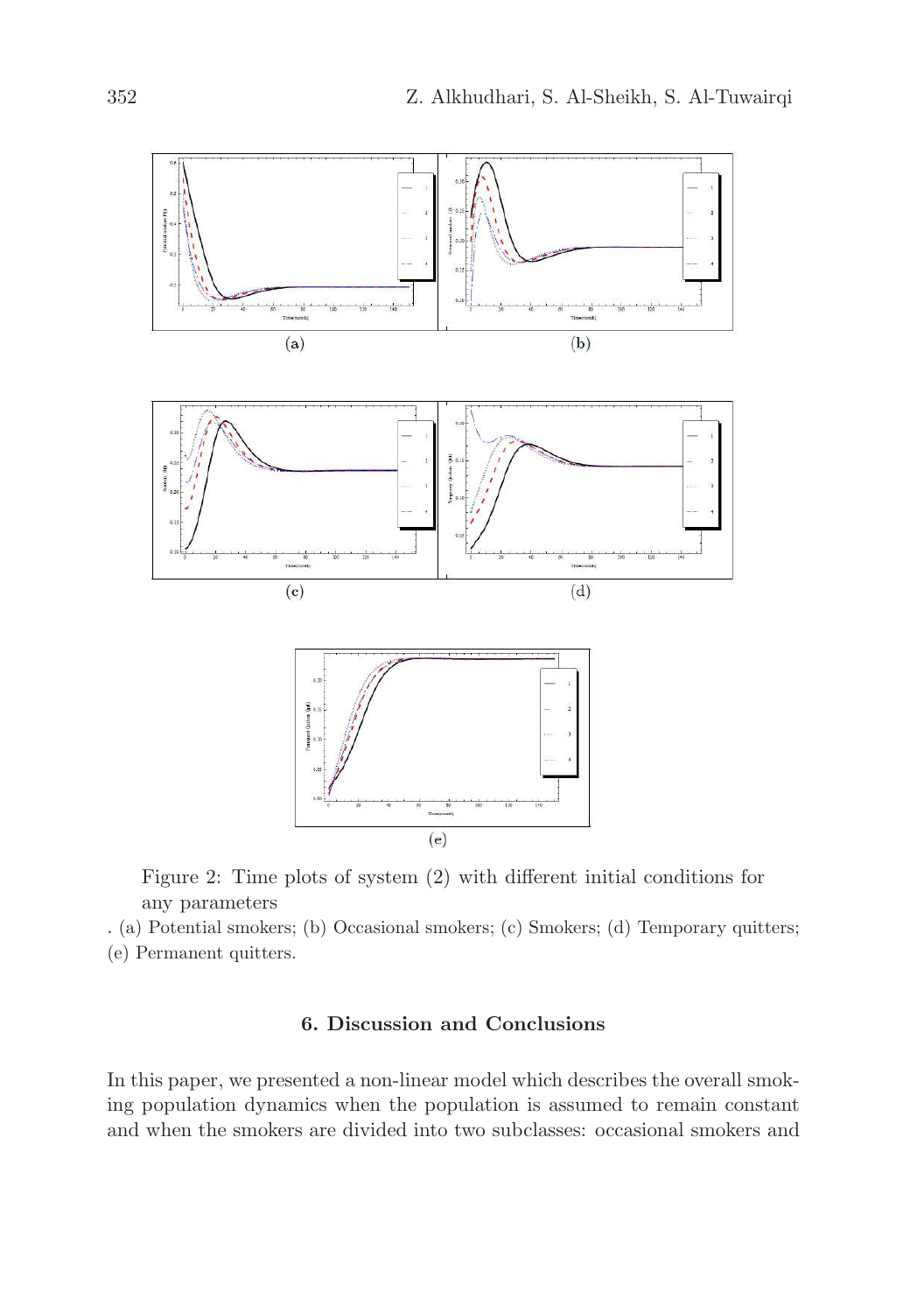

Figure 3: Occasional smokers L vs. potential smokers P.



Figure 4: Temporary quitters  $Q_t$  vs. smokers S

heavy smokers. We introduced the stability analysis theory for nonlinear systems and used it to analyze the mathematical smoking models and to study both the local and global behavior of smoking dynamics. We conclude that  $E_0$ is always locally asymptotically stable. On the other hand, one of the smoking present equilibrium points  $E_1^*$  is locally asymptotically stable if  $R_2 \geq 1$  and  $\alpha \geq \mu$ . A Liapunov function was used to show that  $E_0$  is globally asymptotically stable when the contact rate between potential smokers and smokers is less than or equal to the natural death rate  $(\beta_1 \leq \mu)$ . This means that the number of smokers can be reduced by reducing the contact rate  $\beta_1$  to be less than the natural death rate  $\mu$ .

Under the same parameters and initial conditions used in the numerical simulations we introduce the following figures to compare the this model to ur model in [2].

Near  $E_0$ : In fig. 3 and 4, we notice that there is no difference in the behavior of solutions of the two models near  $E_0$ .

Near  $E^*$  and  $E_1^*$ : We will use the following parameters  $\beta_1 = 0.7$ ,  $\beta_2 = 0.75$ ,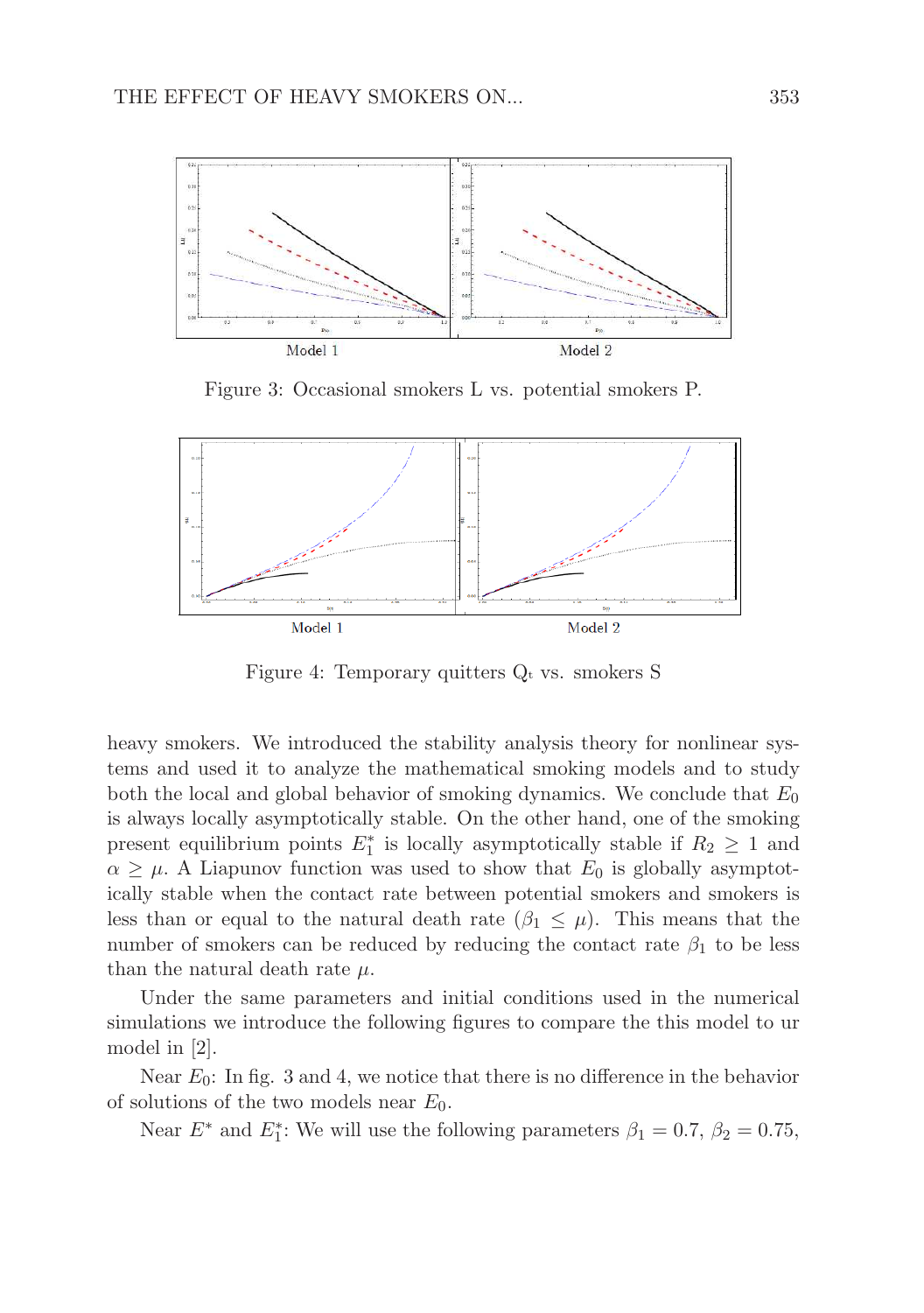

Figure 5: Occasional smokers L vs. potential smokers P



Figure 6: Temporary quitters  $Q_t$  vs. smokers S

 $\mu = 0.04$ ,  $\gamma = 0.1$ ,  $\alpha = 0.06$  and  $\sigma = 0.4$  for the two models, and use the same initial conditions as above. In fig. 5, we notice that  $P^*$  is greater in model 1 than in model 2 and  $L^*$  is the same in both models. Fig. 6 shows that  $S^*$  and  $Q_t^\ast$  are greater in model 2 than in model 1. So, model 1 is better than model 2 in the sense that if smoking persists in the community, the number of smokers is less in model 1.

#### References

- [1] Z. Alkhudhari, S. Al-Sheikh, S. Al-Tuwairqi, Global Dynamics of a Mathematical Model on Smoking, ISRN Applied Mathematics (2014), Article ID 847075.
- [2] Z. Alkhudhari, S. Al-Sheikh, S. Al-Tuwairqi, The effect of occasional smokers on the dynamics of a smoking model, International Mathematical Forum, 9, No. 25 (2014), 1207-1222.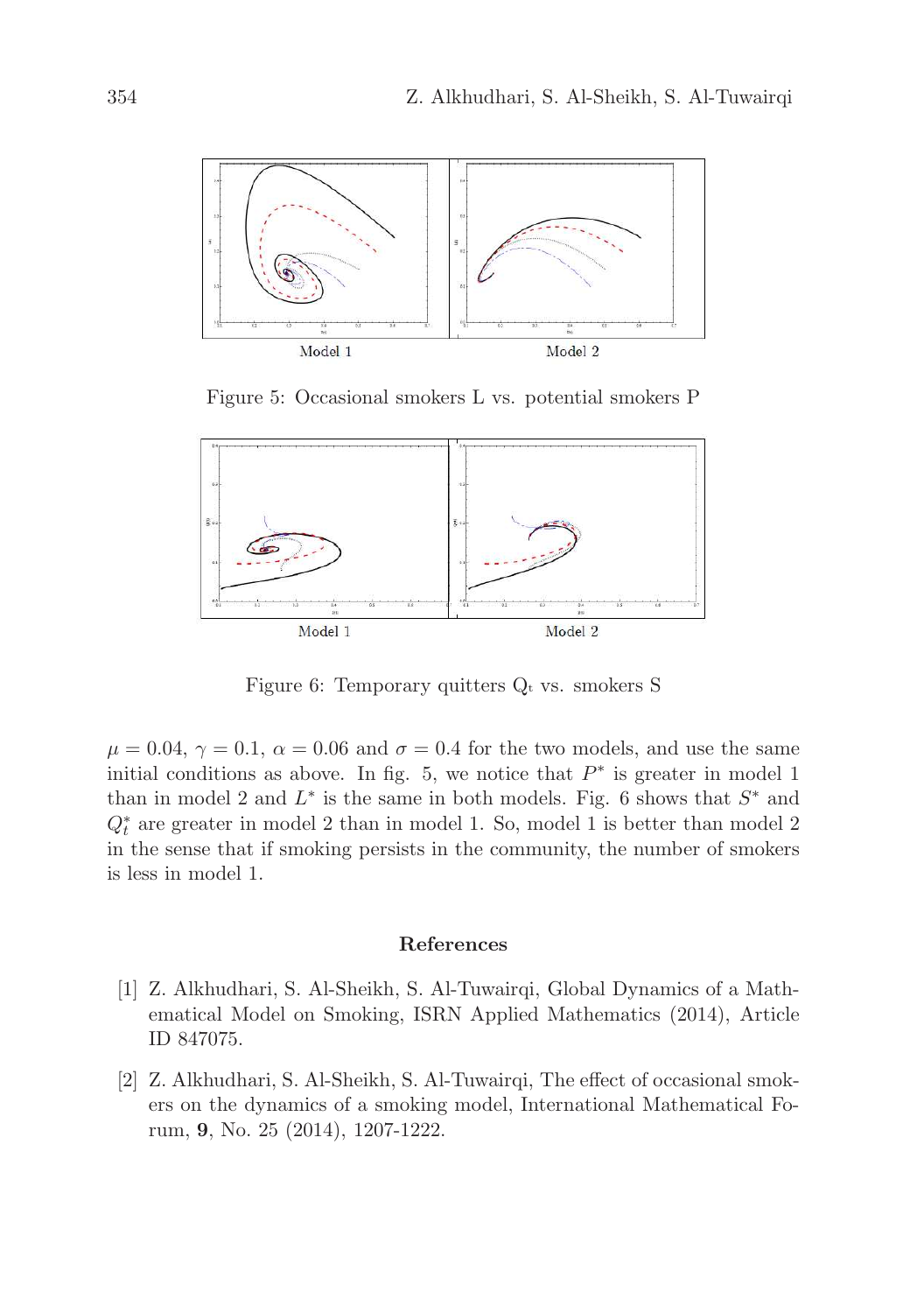- [3] J.Arino, C.C. McCluskey, and P.van den Driessche, Global results for an epidemic model with vaccination that exhibits backward bifurcation, SIAM, Journal Applied Mathematics, 64 (2003), 260-276.
- [4] MM. Bassiony, Smoking in Saudi Arabia, Saudi Med Journal, 30 (2009), 876-881.
- [5] F.Brauer, P.van den Driessche and J.Wu, Mathematical Epidemiology, Springer-Verlag (2008).
- [6] S. Busenberg, P.van den Driessche, Analysis of a disease transmission model in a population with varying size, Journal of Mathematical Biology, 28 (1990), 257-270.
- [7] L.Cai, X.Li, M.Ghosh, B.Guo, Stability analysis of an HIV/AIDS epidemic model with treatment, Journal of Computational and Applied Mathematics, 229 (2009), 313-323.
- [8] C. Castillo-Garsow, G. Jordan-Salivia, and A. Rodriguez Herrera, Mathematical models for the dynamics of tobacco use, recovery, and relapse, Technical Report Series BU-1505-M, Cornell University, Ithaca, NY, USA, (1997).
- [9] V.S.Ertürk, G.Zamanb, S.Momanic, A numeric-analytic method for approximating a giving up smoking model containing fractional derivatives, Computers and Mathematics with Applications, 64 (2012), 3065-3074.
- [10] X.Ge, M.Arcak, A sufficient condition for additive D-stability and application to reaction-diffusion models, Systems and Control Letters, 58 (2009), 736-74.
- [11] M.W.Hirsch, S.Smale, and R.L.Devaney, Differential equations, dynamical systems and an introduction to chaos, Elsevier Academic press (1974).
- [12] A. Lahrouz, L. Omari, D. Kiouach, A. Belmaâti, Deterministic and stochastic stability of a mathematical model of smoking, Statistics and Probability Letters, 81 (2011), 1276-1284.
- [13] C. C. McCluskey, P.van den Driessche, Global analysis of two tuberculosis models, Journal of Dynamics and Differential Equation, 16 (2004), 139- 166.
- [14] L.Perko, Differential Equations and Dynamic Systems, Springer Ver $lag(1991).$